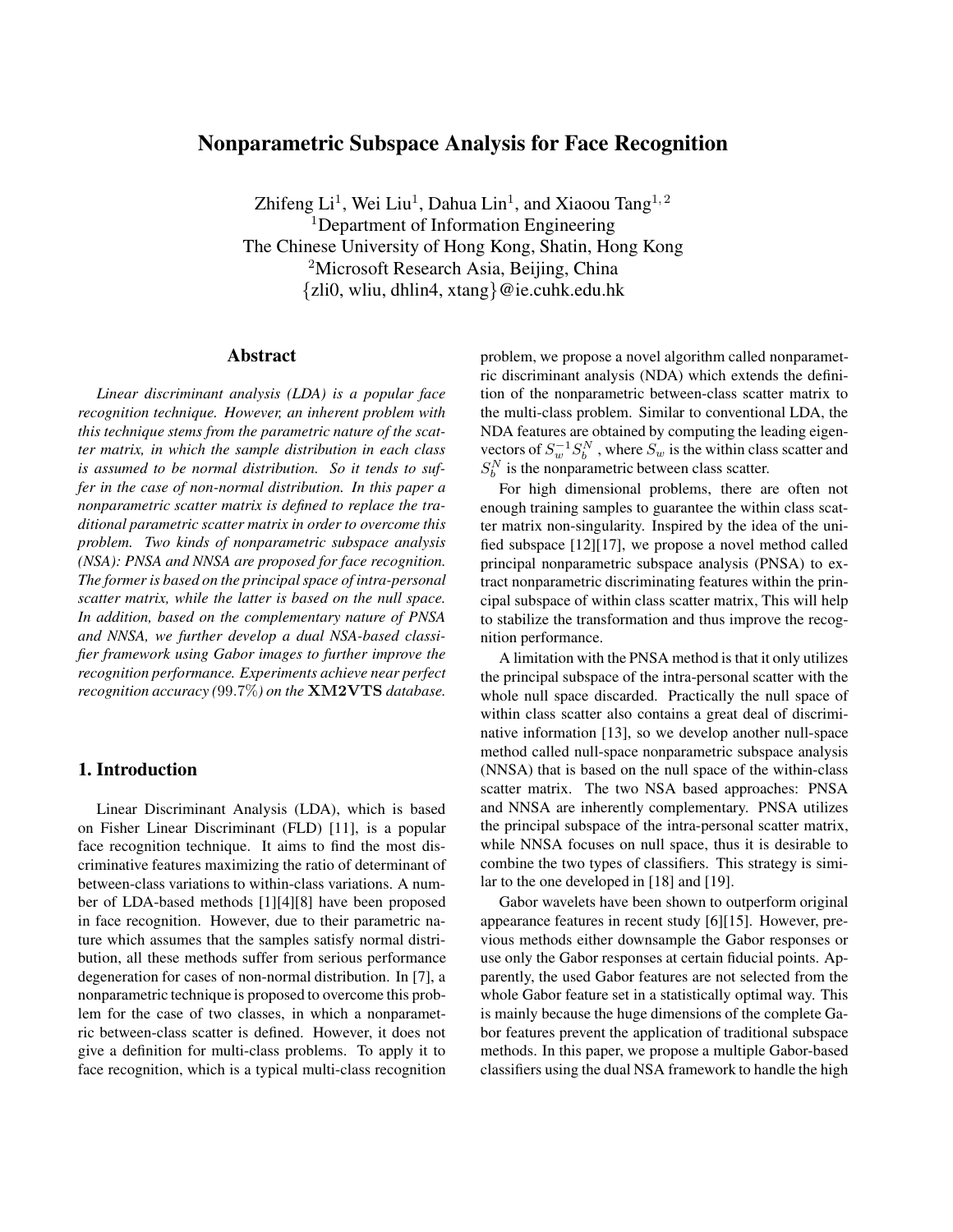dimentionality of Gabor features. By using this new algorithm, our experiments yield very encouraging results: near perfect recognition accuracy (99.7%) are obtained on the **XM2VTS** database.

### **2. Parametric Discriminant Analysis**

Linear Discriminant Analysis has been widely used for feature extraction in pattern recognition. It is also called the parametric discriminant analysis (PDA) in [7] since it uses the parametric form of the scatter matrix. In PDA, the within-class scatter matrix and the between-class scatter matrix are used to measure the class separability. They are defined as,

$$
S_w = \sum_{i=1}^{c} \sum_{j \in C_i} (x_j - \mu_i)(x_j - \mu_i)^T
$$
 (1)

$$
S_b = \sum_{i=1}^{c} N_i (\mu_i - \mu) (\mu_i - \mu)^T,
$$
 (2)

where  $\mu_i$  denotes the mean of the class  $C_i$  and  $N_i$  denotes the number of samples in class  $C_i$ .

The PDA features are the optimal projections  $W_{opt}$ , which maximizes the ratio of the determinant of betweenclass matrix to that of the within-class matrix,

$$
W_{opt} = [w_1, w_2, \cdots, w_f] = \arg \max_W \frac{|W^T S_b W|}{|W^T S_w W|}, \quad (3)
$$

and mathematically it is equivalent to the leading eigenvectors of  $S_w^{-1}S_b$ .

From Eq. (1) to (3), we can see that the PDA has at least three disadvantages. Firstly, the PDA algorithm is based on the assumption that all classes share the same normal distribution. So it cannot perform well in the cases of nonnormal distribution. Practically, the real samples often are not normally distributed. Secondly, the number of the final LDA features has an upper limit because the rank of the between-class matrix is at most  $c - 1$ . However, it is often insufficient to separate the classes well with only  $c - 1$ features, especially in high dimensional spaces. Third, with only the centers of classes taken into account for computing between class scatter matrix, it fails to capture the boundary structure of classes effectively, which has been proven to be essential in classification.

### **3. Nonparametric Discriminant Analysis**

For the two-class problem, a nonparametric technique called nonparmetric discriminant analysis (NDA) was proposed to solve above problems [7]. In NDA, the calculation of within-class scatter matrix keeps the same form as PDA.

The difference between NDA and PDA is in the definition of the between-class scatter matrix. In [7], the two-class nonparametric between-class scatter matrix is defined as,

$$
S_b^N = \sum_{t=1}^{N_1} W(t)(x_t^1 - \mu_2(x_t^1))(x_t^1 - \mu_2(x_t^1))^T + \sum_{t=1}^{N_2} W(t)(x_t^2 - \mu_1(x_t^2))(x_t^2 - \mu_1(x_t^2))^T, \quad (4)
$$

where  $x_t^i$  denotes the t-th face vector of class i, and  $\mu_i(x_t^i)$ is the local  $K$ -NN mean, defined by

$$
\mu_j(x_t^i) = \frac{1}{k} \sum_{p=1}^k NN_p(x_t^i, j),\tag{5}
$$

where  $NN_p(x_i^i, j)$  is the p-th nearest neighbor from class j to the face vector  $x_t^i$ .  $W(t)$  is the value of the weighting function. Later we will give an extended definition of  $W(t)$ for multi-class problem.

However, such nonparametric between-class matrix definition is only available for two-class cases. For face recognition, which is a typical multi-class recognition problem, we need to generalize Eq. (4) to its multi-class form. We propose a new definition of the nonparametric betweenclass scatter matrix for multi-class problem is as follows:

$$
S_b^N = \sum_{i=1}^c \sum_{j=1, j \neq i}^c \sum_{t=1}^{N_i} W(i, j, t) (x_t^i - \mu_j(x_t^i)) (x_t^i - \mu_j(x_t^i))^T,
$$
\n
$$
(6)
$$

where  $w(i, j, t)$  is defined as

$$
W(i,j,t) = \frac{\min\{d^{\alpha}(x_t^i, NN_k(x_t^i, i)), d^{\alpha}(x_t^i, NN_k(x_t^i, j))\}}{d^{\alpha}(x_t^i, NN_k(x_t^i, i)) + d^{\alpha}(x_t^i, NN_k(x_t^i, j))}
$$
(7)

Here  $\alpha$  is a control parameter that can be selected between zero and infinity,  $d(v_1, v_2)$  is the distance between two vectors  $v_1$  and  $v_2$ . The weighting function has the property that for samples near the classification boundary it approaches 0.5 and drops off to zero if the samples are far away from the classification boundary. By using such a weighting function, the boundary information contained in the training set is emphasized.

After computing  $S_w$  and  $S_b^N$ , the final NDA features are the eigenvectors of the matrix  $S_w^{-1}S_b^N$ . To overcome the singularity problem, PCA is required before hand.

From Eq.  $(6)$  we have the following observations. Firstly, if we select  $k = N_i$  and set all the values of the weighting function equal one,  $\mu_j(x_t^i)$  will become  $\mu_j$ , the center of the class j. It means the nonparametric discriminant analysis is indeed a generalized version of the parametric discriminant analysis (PDA). So it is expected to inherit the advantage of PDA and furthermore provide more flexibility.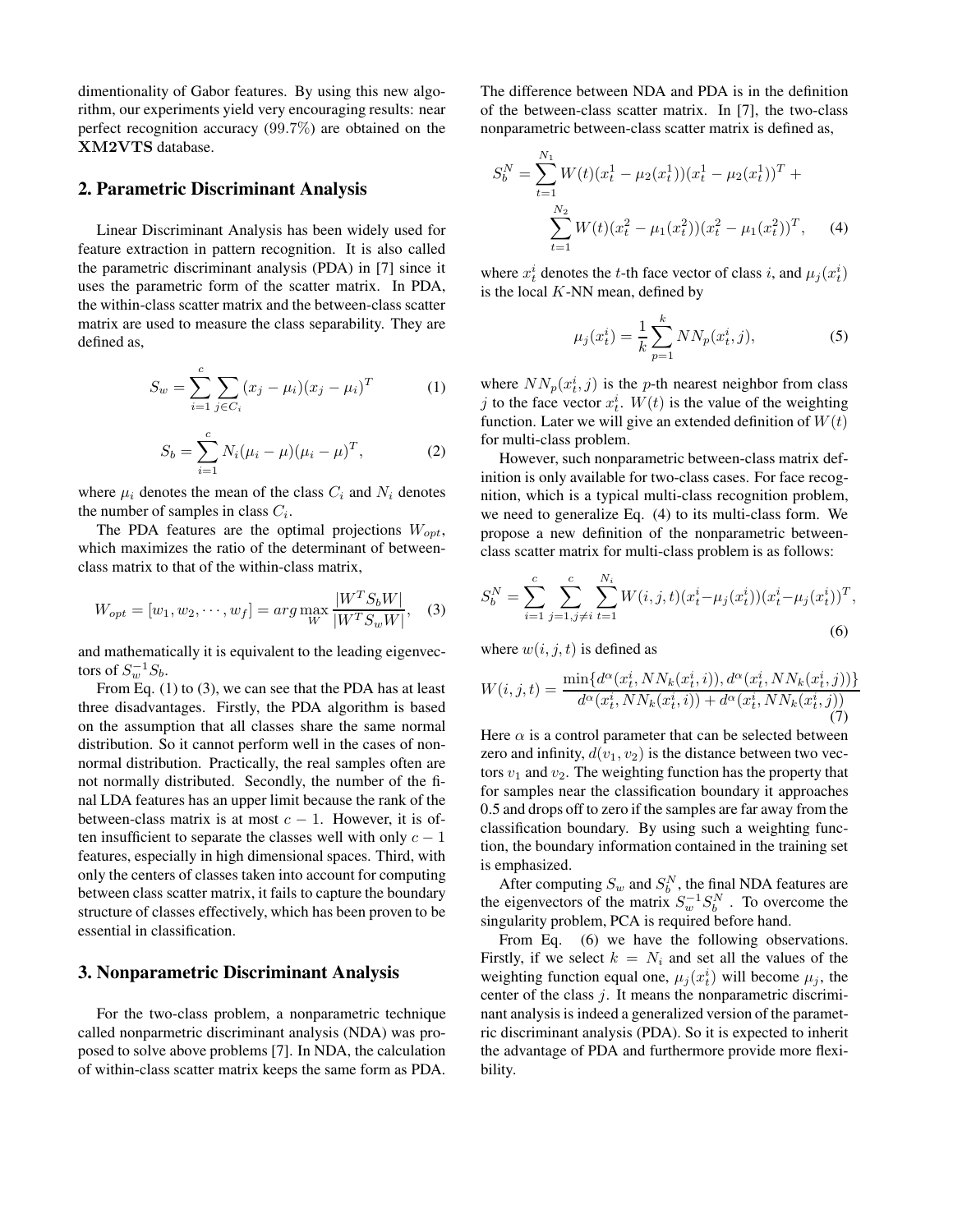Secondly, compared to the PDA, which can at most extract c−1 discriminant features, the nonparametric discriminant does not have such limitation. Thus more features can be extracted for discrimination, and accordingly enhance the classification performance with more information utilized.

Thirdly, the nonparametric discriminant analysis is more effective in capturing the boundary structural information for different classes compared with the PDA algorithm. This can be explained by examining the vectors  $(x_t^i \mu_j(x_t^i)$ . As illustrated in Figure 1, where k is set to 1 and some of these vectors are visualized, NDA has two advantages over PDA in utilization of boundary information. Firstly, the non-parametric between-class scatter matrix spans a space involving the subspace spanned by the vectors  $\{v_2, \dots, v_8\}$  where boundary structure is embedded. Therefore, the boundary information can be fully utilized. Secondly, as mentioned before, the weighting function in Eq. (6) can help to emphasis the samples near the boundary, and thus capture the boundary structure information more effectively. For PDA, it computes the betweenclass scatter matrix only using the vector  $v_1$ , which is merely the difference between the centers of the two classes. It is obvious that  $v_1$  fails to capture the boundary structure information effectively.



**Figure 1. Nonparametric between-class scatter and parametric between-class scatter.** v1**: Difference vector of the centers of two** classes;  $v_2, \dots, v_8$ : Difference vectors from **the samples located in the classification boundary.**

Furthermore, inspired by the idea of the unified subspace [12][17] and the dual-space LDA [18][19], we propose two kinds of nonparametric subspace analysis (NSA). One is based on the principal space of the intra-personal scatter, and the other is based on the null space of the intrapersonal scatter. We call them principal nonparametric subspace analysis (PNSA) and nullspace nonparametric subspace analysis (NNSA) respectively.

The detailed algorithm of the PNSA is as follows:

**Step 1.** Project a face vector to its PCA subspace established by training samples and then adjust the PCA dimension to better reduce noise.

**Step 2.** Compute the whitened intrapersonal subspace using the within-class scatter matrix in the reduced PCA subspace and adjust the dimension of the whitened intrapersonal subspace to reduce the dimension of intrapersonal variation.

**Step 3.** Determine the nonparametric between-class scatter matrix in the intra-personal subspace and then apply PCA to obtain the final nonparametric discriminant features.

The difference between standard NDA and PNSA is that the dimension of the whitened space is variant instead of fixed. This will not only help to reduce the feature dimension but can also make the transform more stable and hence increase the generalization ability.

NNSA is another NSA based technique. As opposed to PNSA that is based on the principal space of the withinclass scatter matrix, NNSA focuses on the null-space.

**Step 1.** Compute the within-class scatter matrix from the training data.

**Step 2.** Calculate the null space projection of withinclass scatter matrix.

**Step 3.** Project the sample space to the null space and compute the nonparametric between-class scatter matrix in null space.

**Step 4.** Project the sample to the space of the null space nonparametric inter-personal scatter matrix.

## **4. Dual NSA-based Classifiers Framework**

As discussed before, the PNSA and the NNSA are complementary of each other. The former preserve the principal space of the within-class scatter matrix with the information residing in the null space of the within-class scatter matrix discarded. On the contrary, the latter preserve the null space while discard the information in the principal space. Motivated by the complementary nature of the two kinds of classifiers, it is desirable to integrate them together to fully utilize the discriminative information in the whole space, thus further boost the recognition performance.

Moreover, the property of the Gabor wavelet feature makes it attractive in face representation [6]. The Gabor images obtained by different kernels is similar to multiple frames in a video sequence, thus the fusion technique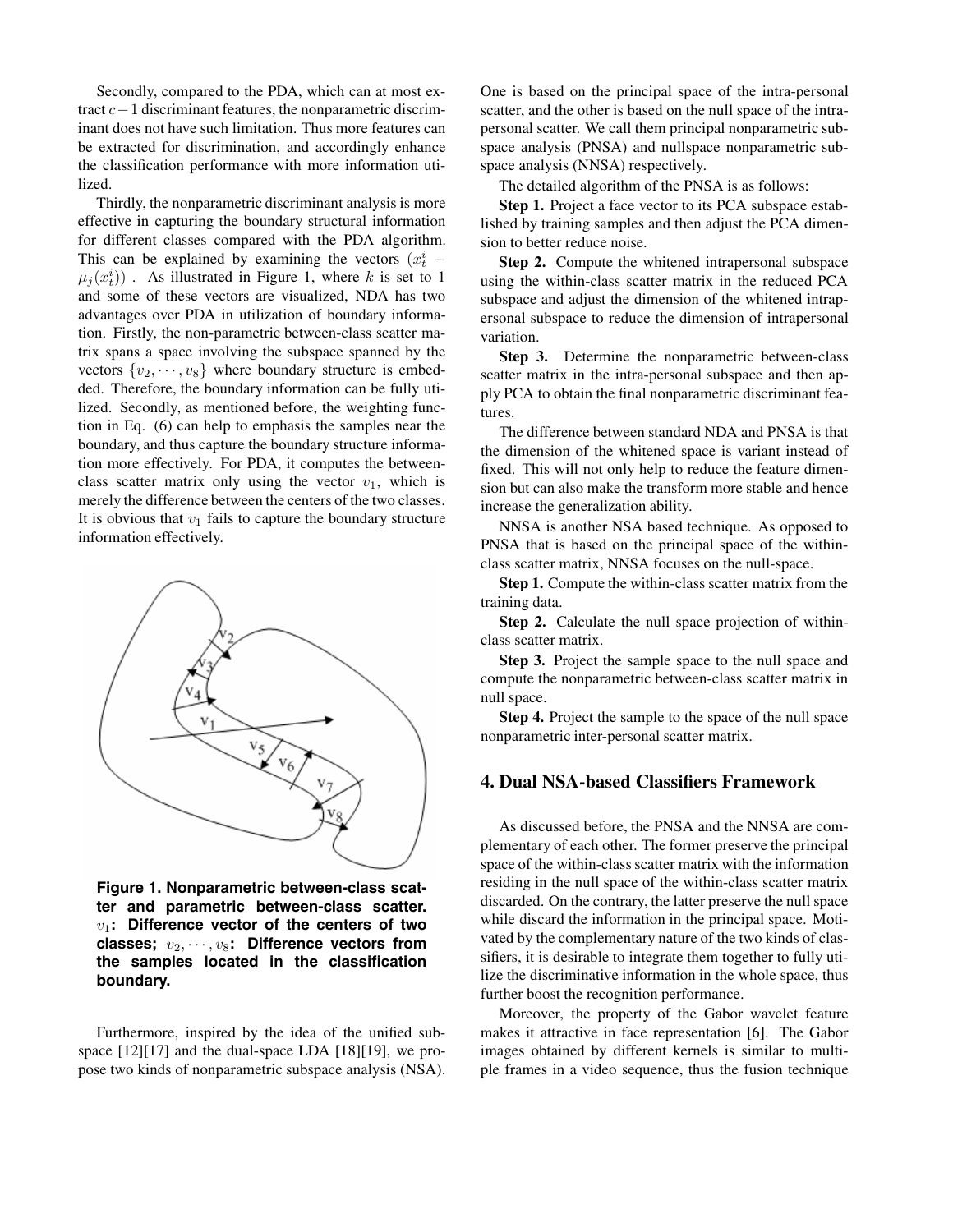for video sequence [14] can be applied here to improve the recognition accuracy and efficiency.

Based on the analysis above, we develop a multiple NSA-based classifiers framework to further improve the recognition performance, in which the two types of complementary classifiers: PNSA and NNSA based on Gabor images are combined.

#### **4.1. Gabor Wavelet Representation**

We use the method in [6] to extract the Gabor wavelet features of an image by convolving the image with a family of Gabor kernels (wavelets, filters) , which is the product of a Gaussian envelope and a plane wave, defined as follows

$$
\psi_{\vec{k}}(\vec{z}) = \frac{\|\vec{k}\|^2}{\sigma^2} \cdot e^{-\frac{\|\vec{k}\|^2 \cdot \|\vec{z}\|^2}{2\sigma^2}} \cdot [e^{i\vec{k}\cdot\vec{z}} - e^{-\frac{\sigma^2}{2}}],\qquad(8)
$$

where  $\vec{z} = (x, y)$  is the variable in the spatial domain, and  $\|\cdot\|$  denotes the norm operator.  $\vec{k}$  is the frequency (wave) vector, which determines the scale and the orientation of Gabor kernels

$$
\vec{k} = k_s e^{i\phi_d},\tag{9}
$$

where

$$
k_s = \frac{k_{max}}{f^s}, \ k_{max} = \frac{\pi}{2}, \ f = \sqrt{2}, \ s = 0, 1, 2, 3, 4
$$

and

$$
\phi_d = \frac{\pi d}{8}, \text{ for } d = 0, 1, 2, 3, 4, 5, 6, 7.
$$

Let  $s$  and  $d$  denote the scale and orientation of the Gabor kernels, here we use Gabor kernels of five different scales,  $s \in \{0, \dots, 4\}$ , and eight different directions,  $d \in \{0, \dots, 7\}$ . For simplicity, we express the Gabor kernels  $\psi_{\vec{k}}(\vec{z})$  as  $\psi_{s,d}(\vec{z})$ .

Let  $I(x, y) = I(\vec{z})$  be the gray level distribution of an image, the convolution of image  $I$  and a Gabor kernel  $\psi_{s,d}(\vec{z})$  is defined as follow

$$
W_{s,d}(\vec{z}) = I(\vec{z}) * \psi_{s,d}(\vec{z}), \qquad (10)
$$

where  $*$  denotes the convolution operator, and  $W_{s,d}(\vec{z})$ is the convolution result corresponding to the Gabor kernel at orientation d and scale s. Hence, the set  $S =$  $\{W_{s,d}(x,y) \mid s \in \{0,\dots,4\}, d \in \{0,\dots,7\}\}\$  forms the Gabor wavelet representation of the image  $I(x, y)$ . As in [6],  $W_{s,d}(x, y)$  can be computed efficiently via the Fast Fourier Transform (FFT).

Different from the feature extraction in [6], we extend the Gabor representation  $W_{s,d}(x, y)$  to float valued images, called Gabor-based images or Gabor images, instead of concatenating all Gabor representation results to derive an augmented feature vector. Therefore, we can obtain an image

sequence composed of 40 float valued images, which is similar to an extended video, for each facial image. In addition, we will not conduct arbitrary down sample to reduce the data size. In stead we use efficient multiple subspace analysis algorithms to optimally extract Gabor features from the full set of Gabor responses.

#### **4.2. Integration of Dual NSA-based Classifiers**

By applying Gabor wavelet transform, for each face, we can finally acquire a sequence composing of a set of Gaborbased images. Contrary to the traditional Gabor wavelet representation where only the Gabor wavelet coefficients around some discrete fiducial points [15] are computed, we extract the Gabor wavelet features based on the whole image. Therefore, much more information is available for further analysis. Nonetheless, such approach improves the utilization of information at the expense of increasing processing complexity. For example, in our experiments we have 40 images of size 61x41 for each sequence, thus the feature dimension is 100040. Such a huge amount of data is infeasible to manipulate directly.

In order to handle these data efficiently and extract the discriminative feature effectively, a multiple classifiers fusion framework is developed. We first break the whole sequence into slices, with features from each Gabor image as a slice. Then, we apply the appropriate classifier to process each individual slice. Finally all the slice-based classifiers are integrated via a fusion rule to obtain the final decision.

A variety of methods on combining multiple classifiers have been proposed [9][10]. In this paper, we use the majority voting rule to combine the frame-based classifiers: majority voting and sum rule. More sophisticated combination algorithms may further improve the recognition accuracy.

This framework has obvious advantages both in efficiency and effectiveness. Firstly, this fusion framework is composed of several parallel classifiers with each one processing a portion of data. So, efficient parallel computation is enabled. Secondly, in our framework only the synchronized data are contained in the same classifier. It has been shown that the synchronization information is conductive to increase the recognition accuracy [14]. So this framework is also quite effective in extracting the discriminating features. Another advantage of this framework is the functional agility. We can apply different algorithms to this framework respectively and then combine them easily.

By incorporating all these strategies, a novel framework integrating both PNSA and NNSA on Gabor image representation is developed. It is called dual NSA-based classifiers fusion method.

The detailed procedure of the whole framework is summarized as below:

In the training stage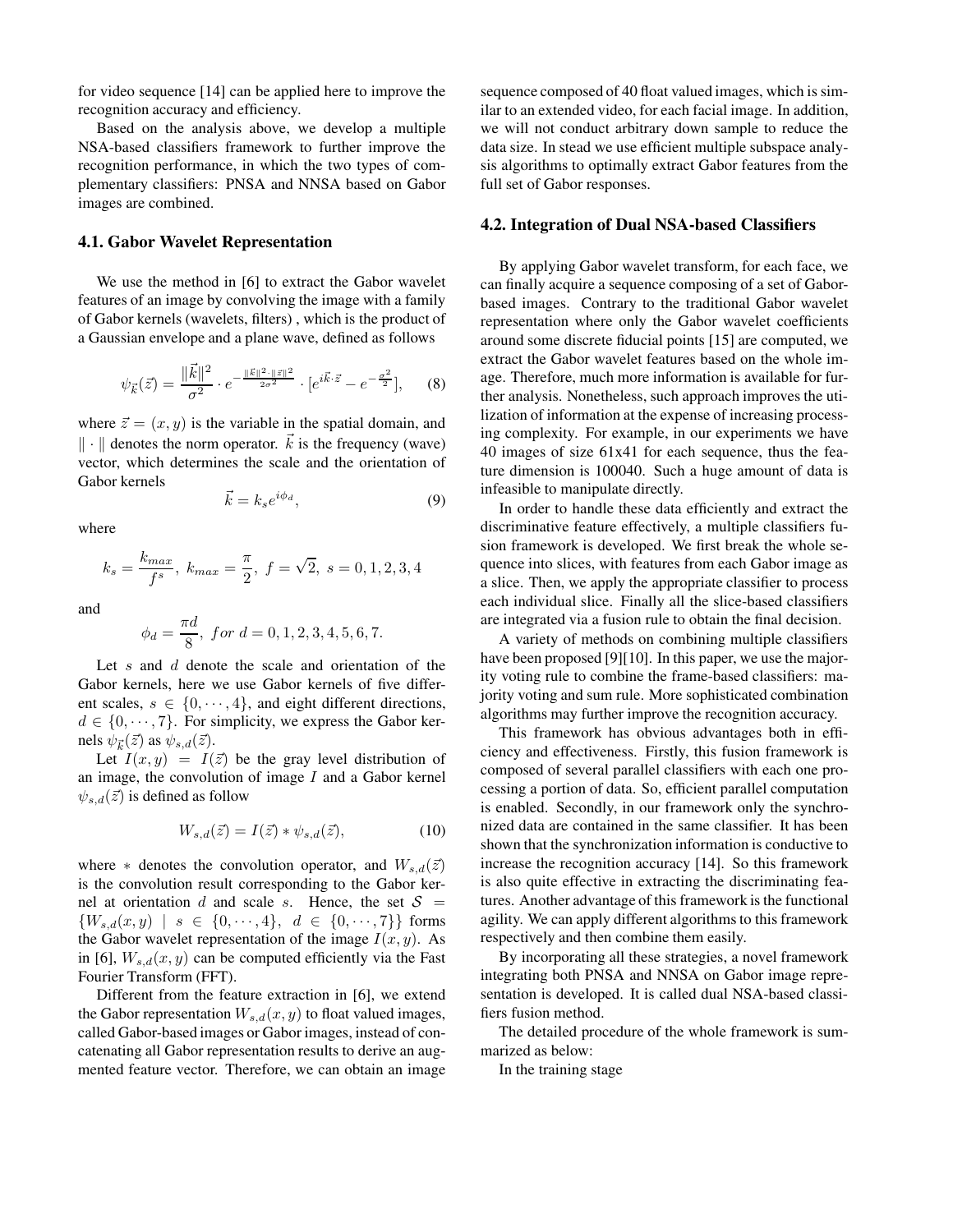**Step 1.** For each Gabor Kernel, train PCA model based on the slices obtained by filtering with that kernel.

**Step 2.** Construct PNSA and NNSA classifiers based on slices obtained using different Gabor kernels.

In the testing stage, for a new testing image

**Step 1.** Obtain the 40 Gabor images by convolution with Gabor kernels.

**Step 2.** Use each PNSA or NNSA classifier to determine the classification respectively based on the corresponding Gabor image.

**Step 3.** Combine the decisions made by slice-based classifiers with the majority voting rule.

The procedure of the algorithm is clearly illustrated in Figure 2.



**Figure 2. The procedure of dual NSAbased classifiers framework.**  $PNSA_i(i =$  $1, 2, \dots, 40$ ,  $NNSA_i(i = 1, 2, \dots, 40)$  means **performing PNSA and NNSA on the** i**-th slice**

## **5. Experiments**

In this section, we conduct experiment on the **XM2VTS** face database [5]. We select 293\*4 face images of 293 distinct persons captured in four different sessions. For training, we select the 293\*3 face images of 293 people captured in the first three sessions. For testing, we use the 293 face images captured in the first session as gallery samples and the 293 face images captured in the fourth session as probe samples.

The first experiment is to compare the three proposed nonparametric methods, NDA, PNSA and NNSA, with all the three traditional subspace methods, PCA [3], LDA [1], and Bayesian method [2]. The comparative recognition results are summarized in Table 1. From these results we can see that the NDA method, which is the original nonparametric method, outperforms all the three traditional subspace methods, PCA, LDA, and Bayesian analysis. In addition, further improvement on the recognition accuracy is achieved by the two improved nonparametric algorithms PNSA and NNSA. This clearly shows the superiority of the nonparametric technique. Comparing to the best results of the conventional subspace methods, the error rate is reduced at least by 45%.

In the second experiment, we investigate the performance of the NSA-based multi-classifier fusion framework on Gabor wavelet images. As mentioned above, 40 Gabor wavelet images are obtained for each face, accordingly 40 PNSA based classifiers and 40 NNSA based classifiers are constructed with each one corresponding to the images acquired by a certain Gabor kernel. Three different fusion schemes are tested in the experiments. The first fusion scheme combines the 40 PNSA classifiers, while the second fusion scheme combines the 40 NNSA classifiers. And the third fusion scheme integrates all PNSA and NNSA classifiers together.

Table 2 reports the results in this experiment. Compared with the results in experiment 1, the classifier fusion strategy does remarkably boost the recognition performance. This clearly shows the superiority of NSA-based multiple-classifier framework. In addition, it is encouraging to see that the third scheme which combines both PNSA and NNSA classifiers achieves a near perfect recognition accuracy (99.7%).

| Method          | Recognition Accuracy |
|-----------------|----------------------|
| <b>PCA</b>      | $66.6\%$             |
| <b>LDA</b>      | 88.7%                |
| Bayesian method | 89.1%                |
| <b>NDA</b>      | 92.2%                |
| <b>PNSA</b>     | $94.5\%$             |
| <b>NNSA</b>     | 94.2%                |

**Table 1. The comparison of the nonparametric methods with all the three traditional subspace methods.**